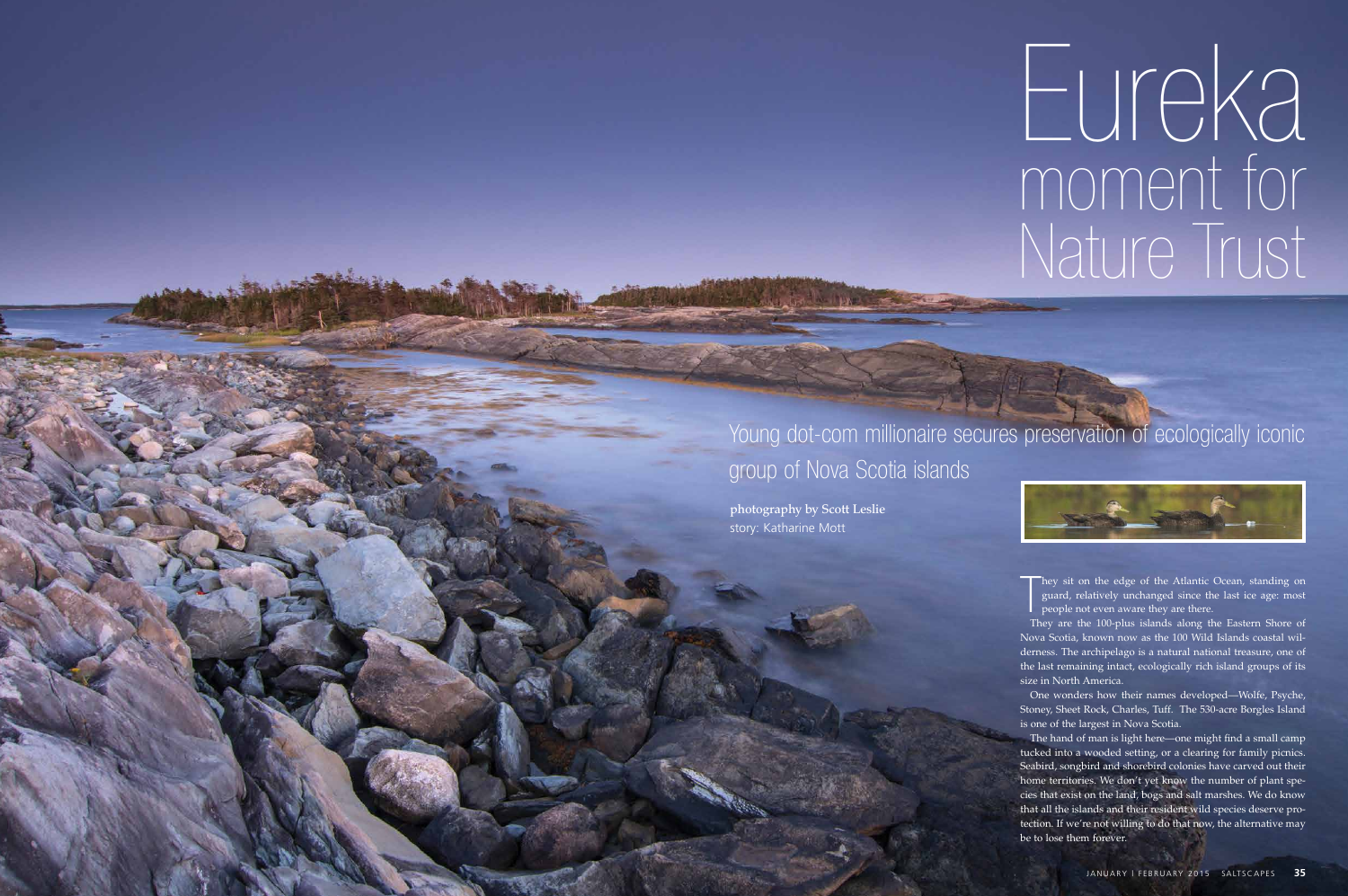







The Nova Scotia Nature Trust has taken on the challenge of protecting these Eastern Shore islands that lie between Clam Harbour and Mushaboom. The mission of the Trust is to protect Nova Scotia's natural legacy through land conservation. This is achieved through collaboration with other non-governmental organizations, government, private individuals and the general public. The Trust is made up of a small professional staff and a large number of dedicated volunteers.

In the early 90s, the United Nations initiated the Convention on Biological Diversity, a plan to protect a percentage of land and water in the world. In 2010 the global agreement was revised to protect 17 per cent of the world's terrestrial land and strive for protection of 10 per cent of marine areas. Canada was a signator to the agreement.

At the moment, approximately 10.4 per cent of Canada's territorial area is protected. Nova Scotia is approximately 8.4 per cent protected, New Brunswick and Prince Edward Island have less than five per cent of their territories under protection, the two lowest in the country. By contrast, the highest in Canada is the nearly 16 per cent of British Columbia protected. (The issue is much less relevant in Newfoundland and Labrador where private land ownership is minimal and wild lands abound.)

The initiative of the Nature Trust to protect the 100 Wild Islands coastal wilderness came about rather serendipitously. About seven years ago, Cole Harbour native Paul Gauthier wanted to buy a piece of coastal Nova Scotia large enough for cottages for his family and a couple of friends. He could not find a suitable chunk large enough. Perhaps the Nature Trust might know something, thought he.

The random phone call connected him to Bonnie Sutherland, the executive director—and smack into her enthusiasm, passion and determination to acquaint everyone with the need to protect our natural surroundings. Bonnie dangled the bait, and Paul enthusiastically took it.

Initially, the islands were explored ostensibly as cottage possibilities, but the original purchase idea evolved instead toward conservation and protection. Bonnie and Paul were soul mates in this respect.

Quiet discussions took place with landowners. Some made outright donations of their properties, given their faith in the Trust, and purchase prices were negotiated with others. The province agreed to protect all the islands owned by the Crown. It was deemed that \$7 million was needed to fulfill the purchase and protection requirements. An anonymous donor contributed \$3.5 million and agreed to match dollar for dollar additional money raised. The fundraising campaign began and donations came in.

The anonymous donor was outed at the Nature Trust's annual dinner in October last year—he was the same Paul



**Previous page: Looking southeast to the Atlantic, past Middle and Outer Islands. Opposite page (clockwise from top left): Sunset looking towards Western Island; a tiny plant creeps over the thick moss that grows in the black spruce forests on the islands; a semi-palmated plover; migrating shorebirds taking flight at dusk. Above: A freshwater wetland and pond on the eastern side of Borgles Island. Below: A carnivorous pitcher plant.**